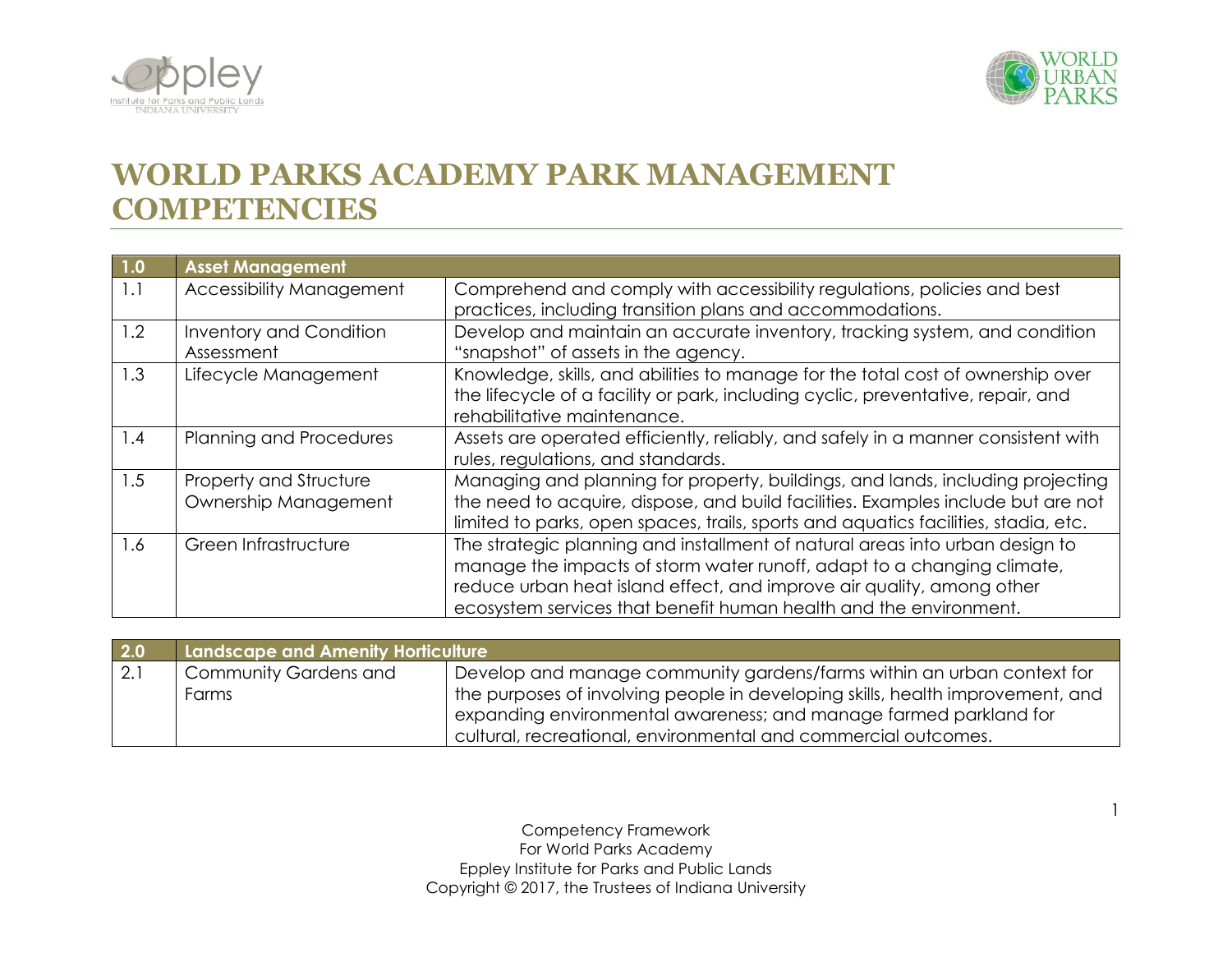



| 2.2 | Historic/Heritage Landscape<br>Management              | Management of historic landscapes including parks and gardens of heritage<br>and cultural value. Understanding of techniques such as conservation,<br>restoration, re-creation, and creative conservation.                                |
|-----|--------------------------------------------------------|-------------------------------------------------------------------------------------------------------------------------------------------------------------------------------------------------------------------------------------------|
| 2.3 | Horticulture, Arboriculture and<br>Forestry Management | Understand best practice and technique for the establishment and<br>maintenance of amenity trees, gardens, and turf for public enjoyment or<br>botanical purposes; and of forestry plantations for commercial and/or<br>recreational use. |
| 2.4 | Agency and Landscape<br>Planning                       | Planning and design of outdoor public spaces and structures to achieve<br>environmental, social-behavioral, or aesthetic outcomes.                                                                                                        |
| 2.5 | Open Space Planning                                    | Recognize the value and understand the planning and provision of publicly<br>owned land to support a broad spectrum of interactions and activities<br>between peoples and the natural environment.                                        |
| 2.6 | Place Making                                           | Understand place making theory and methods to capitalize on a community's<br>assets in the planning and design of public spaces.                                                                                                          |

| 3.0 | <b>Operations and Maintenance</b>                             |                                                                                                                                                                                                                                    |
|-----|---------------------------------------------------------------|------------------------------------------------------------------------------------------------------------------------------------------------------------------------------------------------------------------------------------|
| 3.1 | <b>Emergency Preparedness</b>                                 | Capacity to prepare and react to emergencies including natural disasters,<br>terrorism, vandalism, operating failures, and accidents in order to protect<br>people, the facility, and the environment.                             |
| 3.2 | <b>Facility Management</b><br>Software                        | Use software systems to manage an agency's parks and facilities.                                                                                                                                                                   |
| 3.3 | Health, Safety, Security, and<br><b>Environmental Factors</b> | Ability to protect the health and safety of people, patrons, employees, and<br>citizens in park facility operations through effective risk management, safety<br>training, safety programs, and meeting required health standards. |
| 3.4 | Service Scheduling,<br>Performance, and Training              | Ability to establish operations and maintenance work practices that influence<br>deliverable services and meet standards that are effective and efficient.                                                                         |

| 4.0   | <b>Project Management</b> |                                                                           |
|-------|---------------------------|---------------------------------------------------------------------------|
| l 4.1 | Capital Improvement       | Foundational understanding of capital improvement program financing,      |
|       | Planning                  | preliminary site planning, organization, and public involvement programs. |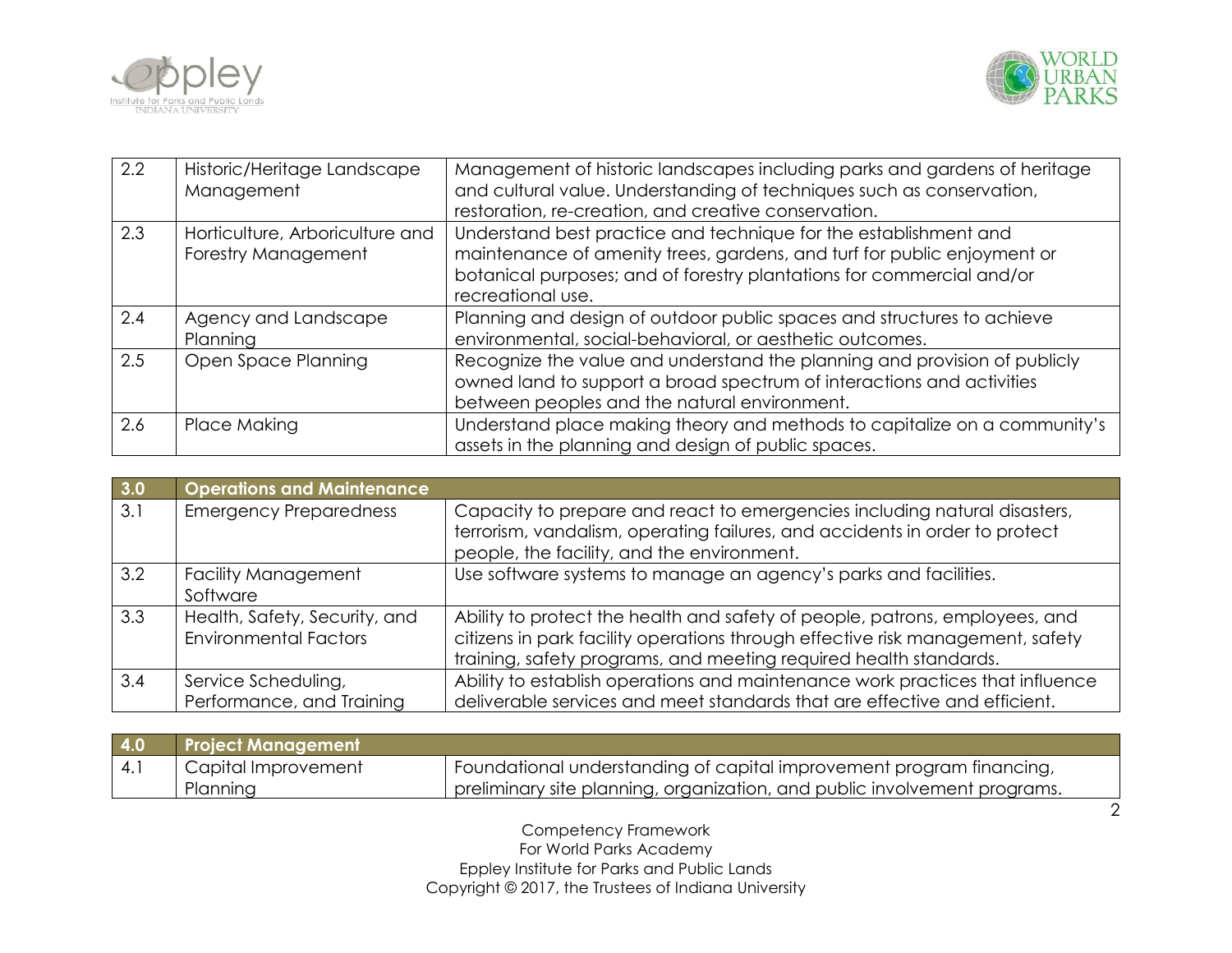



| 4.2 | Contract Management    | Develop, manage, and administer contracts with customers, vendors, partners,<br>employees, and contractors for park service delivery including planning,<br>capital works, construction, and maintenance including negotiating terms and<br>conditions and ensuring contract compliance. |
|-----|------------------------|------------------------------------------------------------------------------------------------------------------------------------------------------------------------------------------------------------------------------------------------------------------------------------------|
| 4.3 | Programming and Design | Define user needs and develop a statement of design requirements to<br>transform space into improvements via a formal or informal design process.                                                                                                                                        |
| 4.4 | Project Management     | Ability to manage projects with varying scope, complexity, duration, and<br>financial risks, including forecasting future facility needs, renovations, new<br>construction, and demolitions.                                                                                             |

| 5.0 | <b>Resource Management</b>        |                                                                              |
|-----|-----------------------------------|------------------------------------------------------------------------------|
| 5.1 | <b>Cultural/Historic Resource</b> | Recognize, plan, and manage for historically important cultural resources in |
|     | Management                        | park facilities, assets, and park features.                                  |
| 5.2 | Environmental Leadership          | Ability to introduce and integrate sustainable practices into operations and |
|     |                                   | maintenance, planning, design, construction, and rehabilitation.             |
| 5.3 | Foundations of Conservation       | Understanding the basic concepts of conservation ethics, practices, and      |
|     | and Parks                         | enabling legislations that protect natural and cultural resources.           |
| 5.4 | <b>Natural Resource</b>           | Recognize, plan, manage, and comply with best management practices for       |
|     | Management                        | natural resources in parks.                                                  |
| 5.5 | Sustainability                    | Use proven sustainable practices for conserving energy and other resources   |
|     |                                   | through park and facility management.                                        |

| 6.0  | <b>Business Acumen</b>    |                                                                                                                                                               |
|------|---------------------------|---------------------------------------------------------------------------------------------------------------------------------------------------------------|
| 16.1 | Assessment and Innovation | Measure the performance of the facility service process in order to make                                                                                      |
|      |                           | continuous improvements in benchmarking and innovation.                                                                                                       |
| 6.2  | <b>Budget and Finance</b> | Use budget and financial principles to successfully manage park facilities and<br>associated functions. Understand business trends and make decisions related |
|      |                           | to budget allocations and reductions.                                                                                                                         |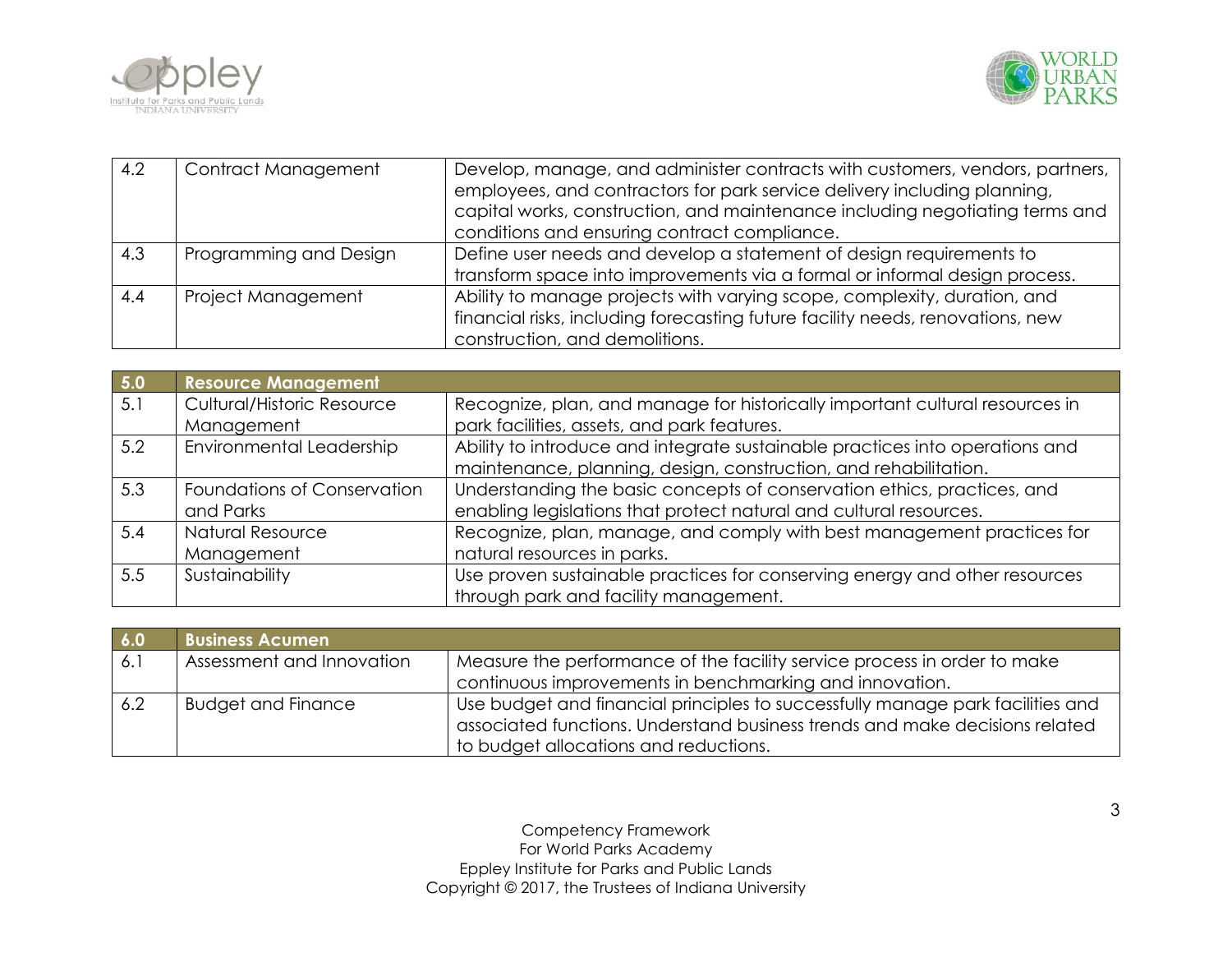



| 6.3 | Concessions Management               | Ability to oversee diverse contracts and implement regulations while working<br>with a wide variety of stakeholders that include visitors, planners, and<br>contractors, as well as current, potential, and new concessioners.                                                              |
|-----|--------------------------------------|---------------------------------------------------------------------------------------------------------------------------------------------------------------------------------------------------------------------------------------------------------------------------------------------|
| 6.4 | Human Resource<br>Management         | Perform critical tasks, such as hiring, firing, scheduling, and providing<br>development and growth opportunities for personnel.                                                                                                                                                            |
| 6.5 | Marketing                            | Ability to create and implement a comprehensive client-centered promotion<br>program and identify market segments and target audiences. Effectively<br>utilizes communication techniques to reach broader audiences such as social<br>media and other appropriate communication techniques. |
| 6.6 | Park Facility Management<br>Function | Organize the park facility management mission including setting strategic<br>short- and long-term goals for improvement with staff collaboration.                                                                                                                                           |
| 6.7 | Technology                           | Assess and predict future requirements that support the park facility<br>management overall information technology strategy; acquire, implement,<br>and maintain systems; and deploy technologies as required.                                                                              |
| 6.8 | Research and Evaluation              | Understand quality research design, analysis, and reporting methods for<br>effective policy decision making and the evaluation of existing programs.                                                                                                                                        |

| 7.0 | Supervision - First Line Leadership      |                                                                                                                                                                                                                                                                                                                  |
|-----|------------------------------------------|------------------------------------------------------------------------------------------------------------------------------------------------------------------------------------------------------------------------------------------------------------------------------------------------------------------|
| 7.1 | <b>Effective Communication</b>           | Demonstrate tact, discretion, respect, helpfulness, integrity, openness, and<br>courtesy toward the ideas and cultures of others; practice active listening and<br>effective and sensitive written and oral communication; and promote an<br>atmosphere of confidence and trust.                                 |
| 7.2 | Monitoring and Improving<br>Productivity | Develop others' ability to perform and contribute to the organization by<br>providing ongoing feedback and opportunities to learn through formal and<br>informal methods.                                                                                                                                        |
| 7.3 | Quality of Service                       | Ability to meet organizational goals and customer expectations.                                                                                                                                                                                                                                                  |
| 7.4 | <b>Recruiting Strategies</b>             | Assess current and future staffing needs based on organizational goals and<br>budget realities; use core competencies, organization fit and compatibility,<br>and merit principles to ensure that staff is appropriately selected, developed,<br>utilized, appraised, and rewarded, and takes corrective action. |

4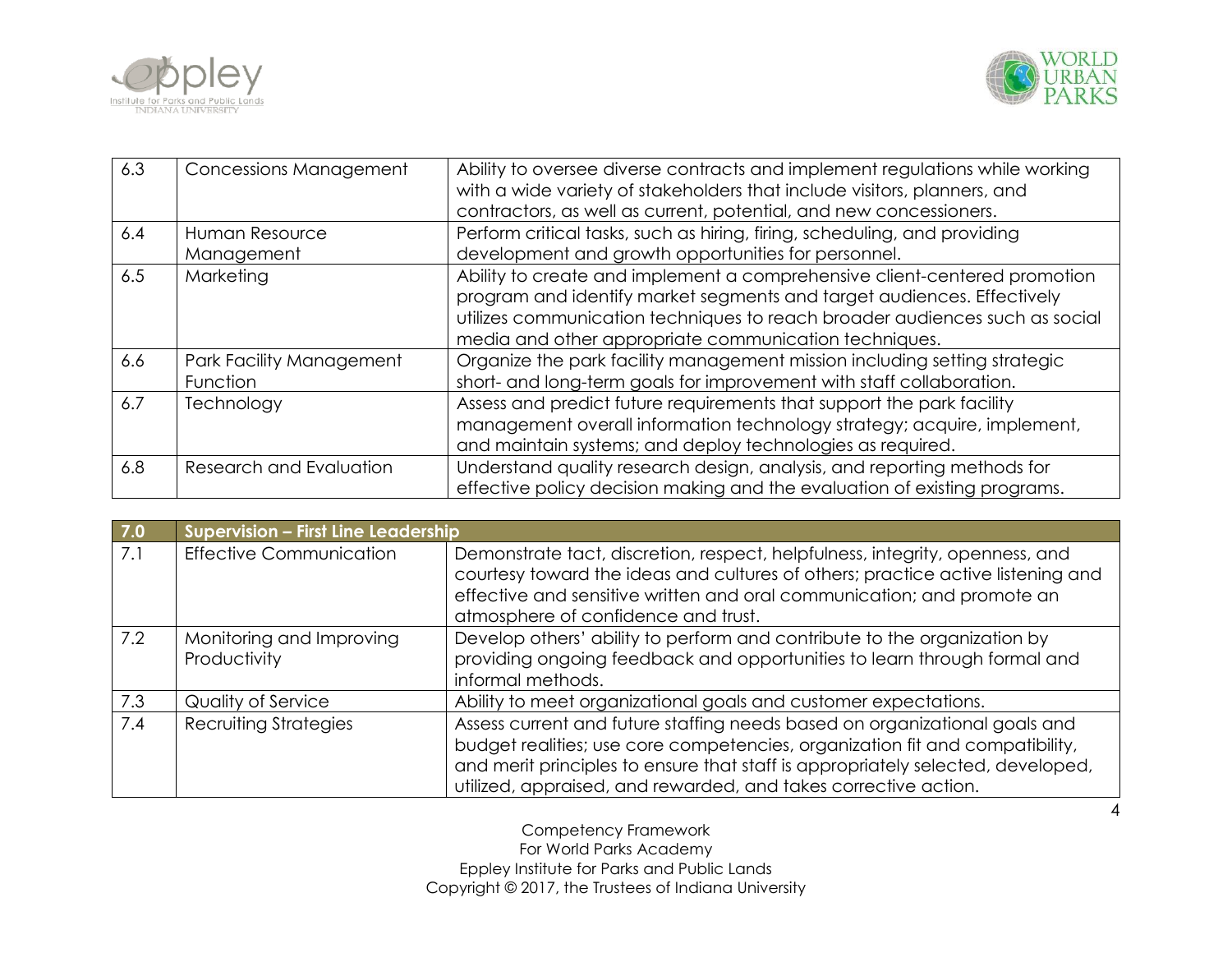



| <b>Team Building</b> | Inspire, motivate, and guide others toward goal accomplishments; consistently |
|----------------------|-------------------------------------------------------------------------------|
|                      | develop and sustain cooperative working relationships as a team member and    |
|                      | develop highly effective teams.                                               |

| 8.0 | <b>Interpretation and Education</b> |                                                                              |
|-----|-------------------------------------|------------------------------------------------------------------------------|
| 8.1 | <b>Education Program</b>            | Manage active programs and accommodate diverse learning styles, abilities,   |
|     | Management                          | cultures, and experiences to create public appreciation of parks and         |
|     |                                     | resources.                                                                   |
| 8.2 | Interpretive Program                | Manage to inform park interpretation theme and priorities, evaluate          |
|     | Management                          | interpretive effectiveness, and engage citizens in discussions of park       |
|     |                                     | significance.                                                                |
| 8.3 | Media Resource                      | Assess interpretive and educational elements of media for effective planning |
|     | Management                          | of revision and development of media in parks.                               |

| 9.0 | <b>Public Health Foundations</b> |                                                                              |
|-----|----------------------------------|------------------------------------------------------------------------------|
| 9.1 | Collaboration                    | Demonstrate cooperation with other agencies/organizations in addressing      |
|     |                                  | pressing public health needs of a community or population.                   |
| 9.2 | Policy and Program Planning      | Use fiscal analysis for program planning, including developing program       |
|     |                                  | budgets, performance evaluation, and implementation as applied to promote    |
|     |                                  | public health for all populations.                                           |
| 9.3 | <b>Public Assessment</b>         | Manage public health programs and partnerships; assess relationships among   |
|     |                                  | public-health-related groups for healthy parks and healthy people; identify, |
|     |                                  | understand, and create access for target audiences.                          |
| 9.4 | <b>Public Health Orientation</b> | Understand population-based health problems and how parks, recreation, and   |
|     |                                  | public lands promote the welfare of individuals and communities.             |

**10.0 Leadership**

Competency Framework For World Parks Academy Eppley Institute for Parks and Public Lands Copyright © 2017, the Trustees of Indiana University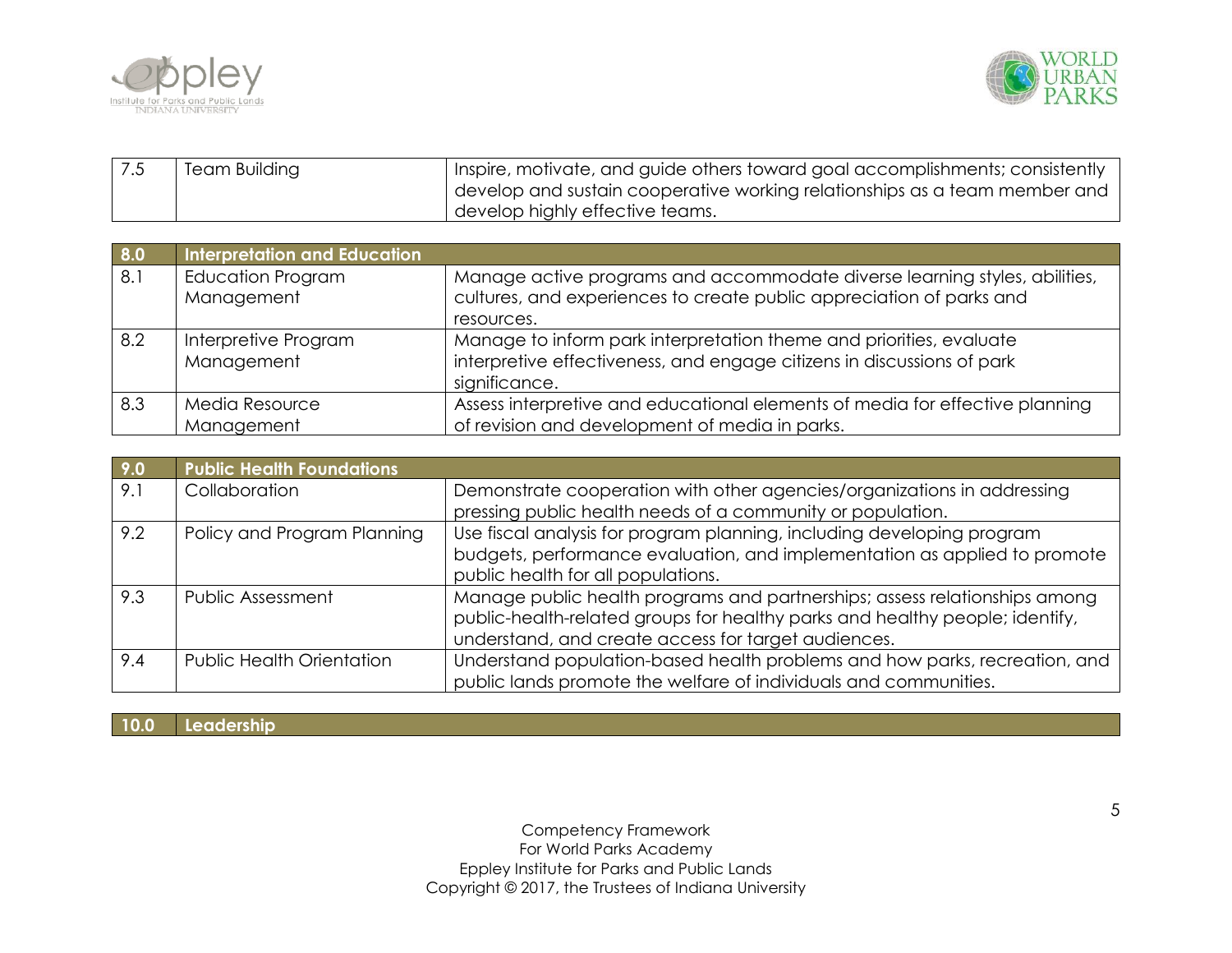



| 10.1 | <b>Stakeholders</b>            | Collaborate, share, and partner human, financial, and information resources<br>strategically with other organizations for common goals by building coalitions,<br>partnerships, and agreement among stakeholders.                                                |
|------|--------------------------------|------------------------------------------------------------------------------------------------------------------------------------------------------------------------------------------------------------------------------------------------------------------|
| 10.2 | <b>Fiscal Entrepreneurship</b> | Develop, understand, and effectively implement new financial and<br>programmatic activities, and utilize systems for increasing community support<br>for parks, facilities, and public lands in efforts to increase overall value to the<br>agency/organization. |
| 10.3 | Leading Change                 | Bring about strategic change to meet organizational goals in a continuously<br>changing environment, reflective of the interconnected, complex systems that<br>frame parks, facilities, and public lands.                                                        |
| 10.4 | Leading People                 | Foster development of others; facilitate collaboration among individual and<br>group stakeholders, agencies, and organizations; and support constructive<br>resolution of conflicts.                                                                             |

| 11.0 | <b>Recreation</b>                   |                                                                               |
|------|-------------------------------------|-------------------------------------------------------------------------------|
| 11.1 | Foundations of Recreation           | Understand the concepts associated with individuals as consumers and of       |
|      | and Leisure                         | societal agencies as providers of leisure services.                           |
| 11.2 | <b>Maintain Information Systems</b> | Responsible for collecting, inputting, and reporting program data that can be |
|      |                                     | used in programmatic decisions and marketing efforts.                         |
| 11.3 | Program Planning                    | Provide direct creation/supervision of recreation programming, identify       |
|      |                                     | necessary resources, identify client needs, engage the public in decision-    |
|      |                                     | making processes, plan and deliver recreation services, and evaluate program  |
|      |                                     | goals and objectives to aid in decision-making.                               |
| 11.4 | Scheduling                          | Create and maintain comprehensive program plans that can include facility     |
|      |                                     | rentals, sports leagues, specialty programming, and other regular activities. |
| 11.5 | Volunteerism                        | Recruit, hire, train, and manage volunteers to support programmatic           |
|      |                                     | operations and services.                                                      |
| 11.6 | Recreation, Sport, and Tourism      | Collaborate with community organizations, and/or provide sports, tourism, and |
|      | Service Provision                   | events programming to include supervision, service delivery, and management   |
|      |                                     | of programs that conform to organization standards.                           |